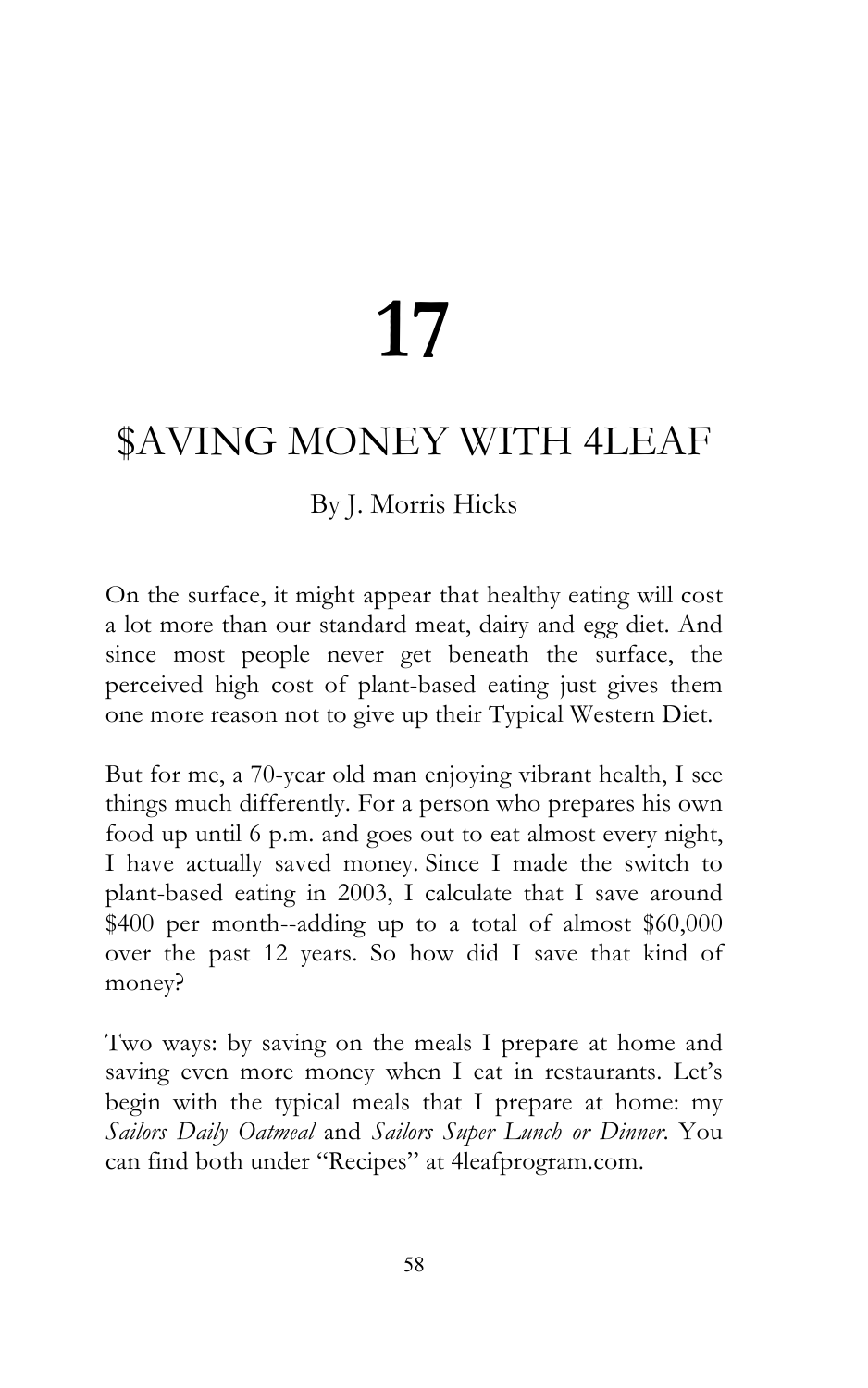It all boils down to cost per 100 calories. So, in preparation for this chapter, I visited my online grocer at PeaPod.com, where you can find the price, calories, percent fat, and fiber grams for every food that you can imagine. I then analyzed fourteen common foods, ranking them from least expensive to most expensive on a cost per 100 calories basis.

Notice in the chart below that by far, the least expensive foods are the grains and legumes. Since the bulk of my calories in both of my "go-to" meals are grains and legumes, averaging about 15 cents per 100 calories, it means that I can have a 500-calorie meal with over 300 of those 500 calories costing about 45 cents.

Even after adding a lot of the more expensive fruits and/or veggies (the other 200 calories), I can still prepare a pretty good meal (for one person) for around two or three dollars.

|                     | \$Cost per   | %   |       |
|---------------------|--------------|-----|-------|
| Food                | 100 calories | Fat | Fiber |
| 1. Brown Rice       | .08          | 7%  | A     |
| 2. Black Beans      | .21          | 3%  | A     |
| 3. Eggs             | .28          | 57% | Zero  |
| 4. Cream Cheese     | .30          | 80% | Zero  |
| 5. Wieners          | .38          | 85% | Zero  |
| 6. Bacon            | .38          | 75% | Zero  |
| 7. Chicken Breast   | .55          | 17% | Zero  |
| 8. Apples           | .62          | 3%  | A     |
| 9. Cantaloupe       | .69          | 5%  | A     |
| 10. Oranges         | .69          | 2%  | A     |
| 11. Frozen Broccoli | .83          | 10% | A     |
| 12. Frozen Spinach  | .93          | 10% | A     |
| 13. Fresh Broccoli  | 2.42         | 10% | A     |
| 14. Fresh Spinach   | 4.33         | 10% | А     |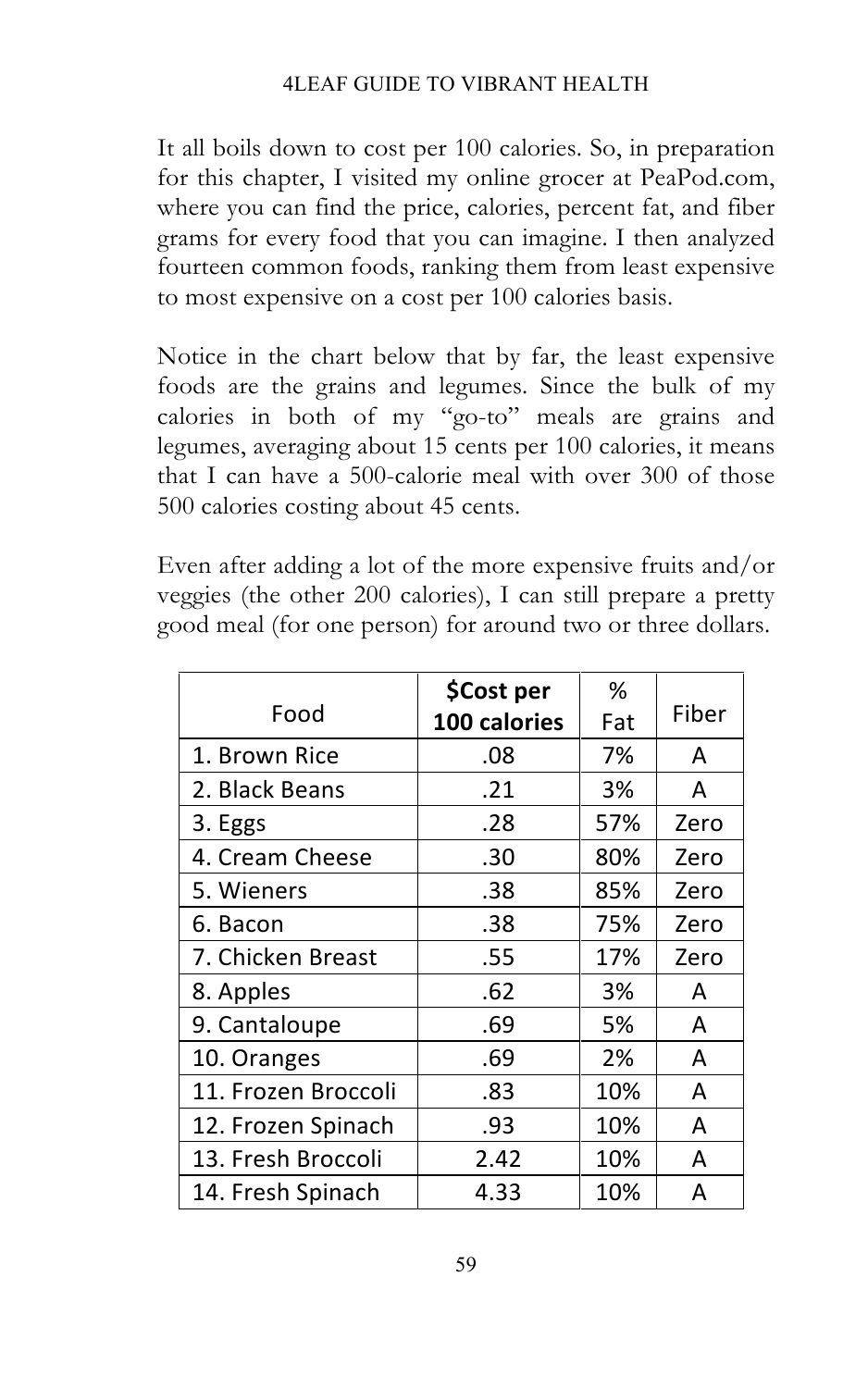#### KERRY GRAFF, MD – J. MORRIS HICKS

**What do we see here?** Grains and legumes are great bargains. Averaging around 15 cents per 100 calories, low in fat and high in fiber, these are the kinds of foods that will keep you going between meals and won't break the bank.

What else do we see? The animal-based foods (3-7) are no bargain at any price. All are high in fat, loaded with cholesterol and have zero fiber or phytonutrients, all of which contribute to poor health.

What about those seemingly expensive vegetables at the bottom of the chart? Keep in mind that while you may put what seems like a lot of broccoli or spinach on your plate, they don't contain very many calories and will be a very small proportion of the total calories in the meal. They are loaded with health promoting vitamins, fiber and phytonutrients and you definitely should include them in your 4Leaf meals. Just don't let their cost per 100 calories scare you away!

**Taking a look at fiber.** Notice that all of the plant-based foods got an "A" in this category; whereas all five of the animal-based foods have absolutely no fiber. We need fiber, and we need much more than most of us are getting. The average American gets less than 10 grams of fiber daily, when experts recommend we get at least 25 grams per day. A whole food, plant-based diet will deliver more than 50 grams of fiber a day.

**A word about starch.** As Dr. McDougall says, "People have eaten a starch-based diet for thousands of years." They derived the bulk of their calories from grains, legumes and potatoes while eating as many fresh fruits and vegetables as they could find.

Without enough starch in our diet, we feel like we're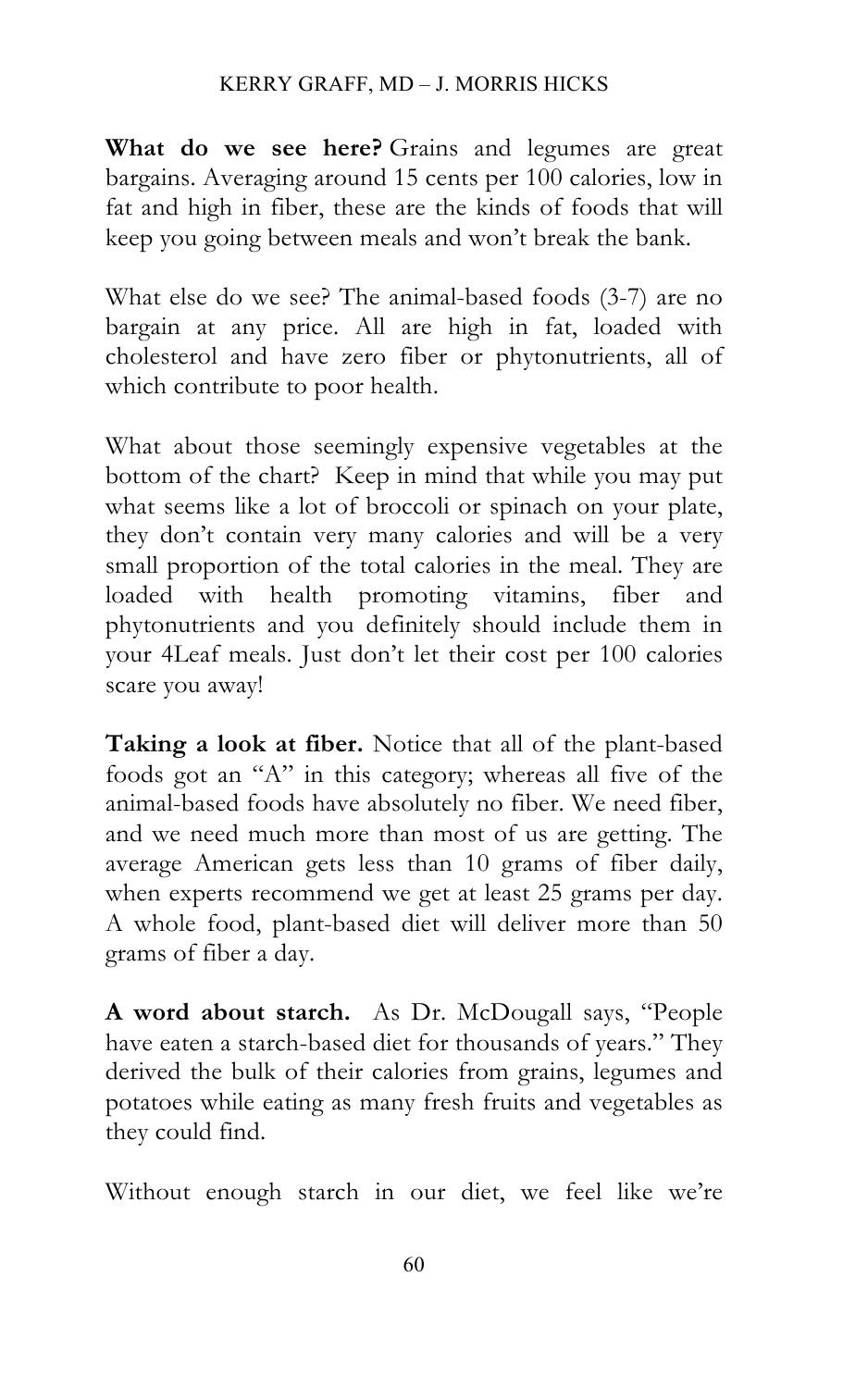#### 4LEAF GUIDE TO VIBRANT HEALTH

starving within a few hours after eating a plate of just fruits or just vegetables. Those starches also save us money.

**Summary of savings with a plant-based diet**. In the old days, I would eat a few sausage biscuits for breakfast and would grill some kind of meat when I had dinner at home. On a weekly basis, I would have about 12 meals at home and would eat 9 meals out. Believe it or not, it's those meals outside the home where I have saved the most money.

**Savings at home.** For my twelve weekly meals consumed at home, I computed an average cost of \$3--compared to \$5 per meal when I used to eat some combination of meat, dairy, eggs and/or fish at almost every home-cooked meal. With a savings of \$2 per meal, I am now saving about \$24 a week on those twelve meals.

**Savings in restaurants.** This is where I save the big bucks. In Chapter 15, I described my *creative ordering* process, where I order a \$20 entrée, ask them to hold the meat, add a lot more of the grains and veggies, and to kindly adjust the price accordingly. By eating this way, I conservatively estimate that I save about \$8 per meal. At nine meals a week, that works out to a \$72 weekly savings.

### **Summary of Annual Savings**

- \$1248 saved at home. (52x24=1248)
- $$3744$  saved eating out.  $(52 \times 72 = 3744)$
- \$4992 Annual Savings

**What could you do with an extra five grand a year?**  Install solar panels on your roof, take a great vacation, put aside money for retirement or your kids' college education, or give to your favorite charity?